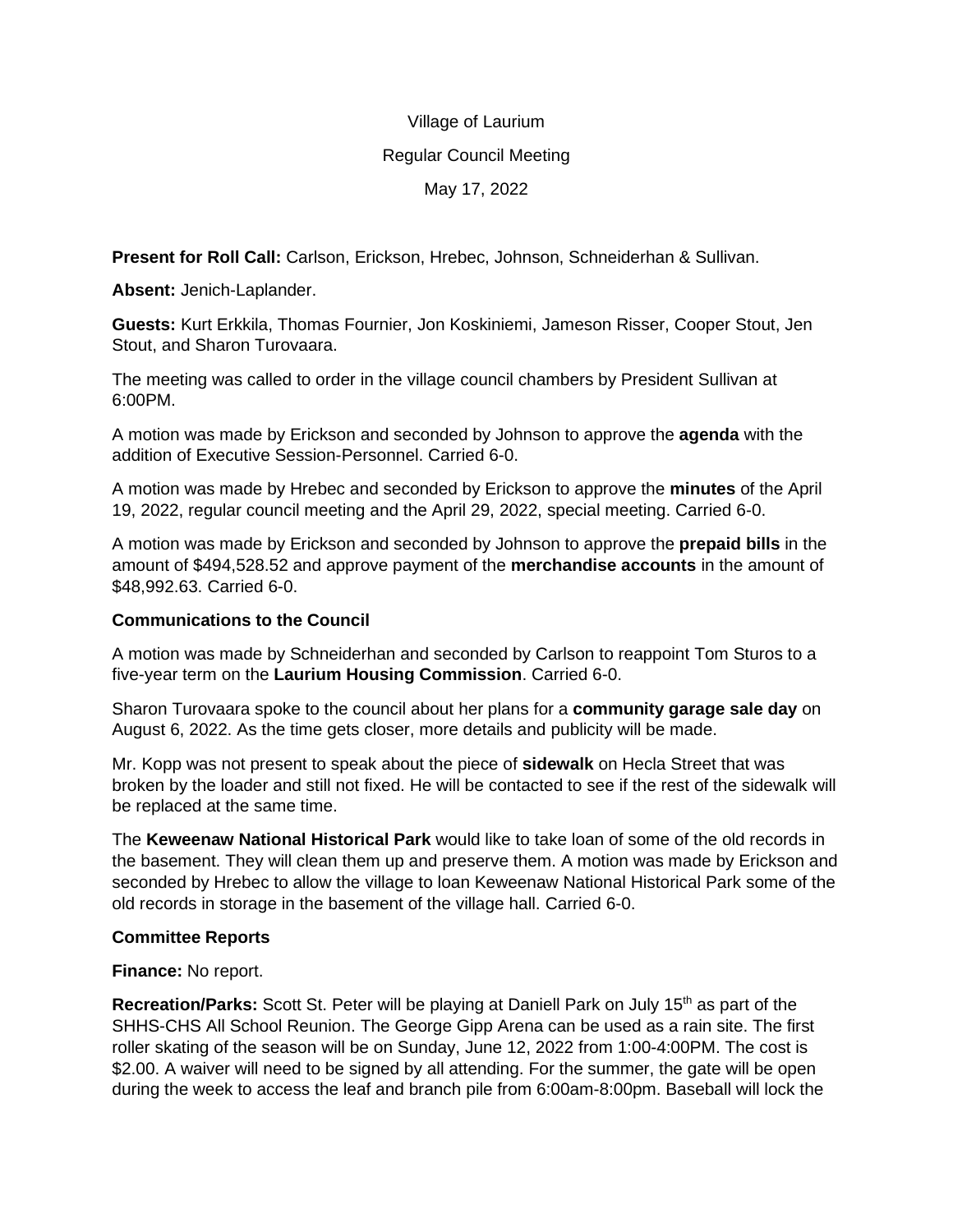gate when they are done for the night until their season is over. After that, the police will lock it. If it is not open, leaves & branches may be deposited on the old basketball court. Bassett Mechanical will be coming in August to do preventative maintenance at other local arenas. The George Gipp Arena will also be inspected at this time. The county work crew will be hired for \$200/day for 2 days to thoroughly clean the arena. The Copper Country Crush will be hosting a tournament on the weekend of June  $24<sup>th</sup>$  hosting 39 girls' teams from ages 8-18. The arena will need to be open for the locker rooms & bathrooms. Volunteers will be needed to help get the fields and surrounding areas prepared. A pancake breakfast may be held Saturday morning. A media release will go out in a couple of weeks regarding the tournament.

**Public Safety – Police:** No word on if we have been awarded the state grant yet.

**Public Safety – Fire:** After 29 years, Mike Rastello has retired from the department. A certificate will be sent to him. Ben Ruohonen is away at school so he will be inactive.

**Streets/Equipment/Sanitation:** The greatest need for the department will be a new SnoGo. Once the tax money is collected, a replacement can be found. The spring clean up will be this week and next.

**Property/Building/Ordinance:** The renters' ordinance was discussed. Possibly the new manager will do code enforcement and/or be the registration officer. This ordinance will be for long term rentals only at this time. Village Attorney Miller will be consulted, and action will be taken at the June meeting.

**Beautification:** The hanging baskets on Hecla Street will be arriving by the end of the month and the planters will be going out soon. There was a good turnout for the cleanup at Daniell Park over the weekend. Volunteers have come forward to help at the village parks for flower care. Schneiderhan and Jenich-Laplander will be collecting for the flowers and soil. The mural for the fence at 41 Lumber will be ready soon. The Veterans' banners are hanging.

**Community Relations:** A press release will go out for roller skating and the new hours for the leaf and branch pile. No further information was provided on the new website.

# **Unfinished Business**

Projects cannot get stalled from month to month so it is important to keep things moving along.

#### **New Business**

Jameson Risser and his friend Cameron are gathering information for establishing a **skate park** in Laurium. They feel there is a need for this venue. They will provide more definite plans at the June meeting. The possibility of **sprinklers** for Daniell Park is being discussed. With a large number of people in town for the All-School Reunion July 14-16, it was proposed that the George Gipp Recreation Area be available for self-contained **campers**. Details will be discussed, and more information will be at the June meeting. Notices will be made regarding **animal waste** cleanup and that it does not belong in the village garbage.

At 7:12PM, a motion was made by Erickson and seconded by Hrebec to enter executive session to discuss personnel issues. Carried 6-0.

The meeting returned to regular session at 7:38PM.